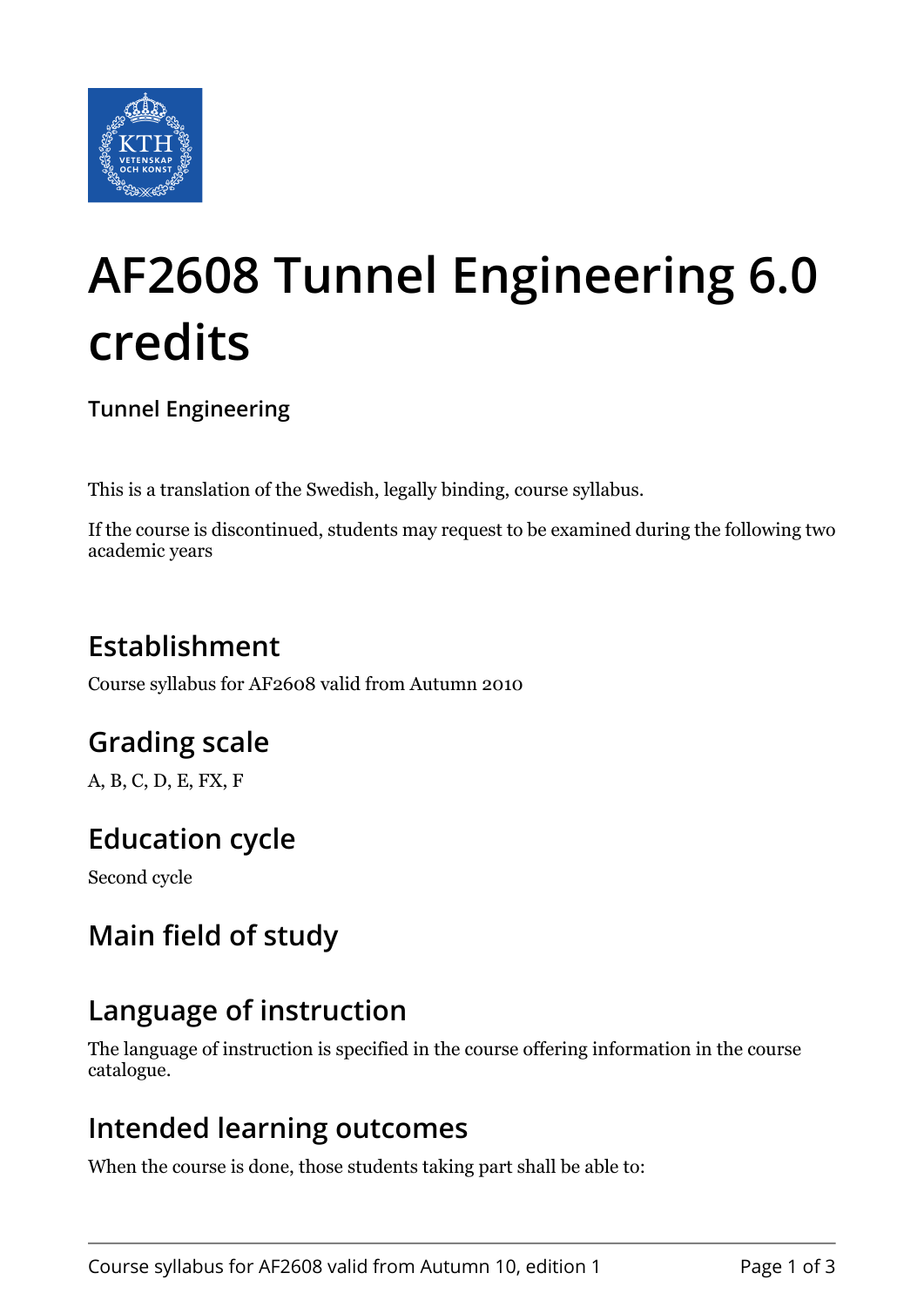Design tunnels, rock support and grouting and evaluate the most important issues in the procedure

Evaluate tunnel excavtion method from technical and production aspects

Analyse cost and time for ordinary tunnels based on risks and construction management principles

Carry out a basic design of tunnel ventilation

#### **Course contents**

- Engineering geology
- Tunnnel blasting
- Tunnel Boring Machine
- Tunnel support
- Tunnel ventilation
- Grouting
- Enviromental issues
- Tunnel cost, time and planning
- Tunnel contract
- Construction mangement
- Risk analysis

# **Specific prerequisites**

At least 120 credits academic studies in Engineering, Science, or Planning including documented proficiency in English B or equivalent (TOEFL, IELTS e g).

AF 2602 Rock Mechanics

## **Course literature**

- Hoek and Brown: Underground excavtion of rock
- Palmström and Stille: Rock Engineering

## **Examination**

- TEN1 Examination, 3.0 credits, grading scale: A, B, C, D, E, FX, F
- ÖVN1 Exercises, 3.0 credits, grading scale: P, F

Based on recommendation from KTH's coordinator for disabilities, the examiner will decide how to adapt an examination for students with documented disability.